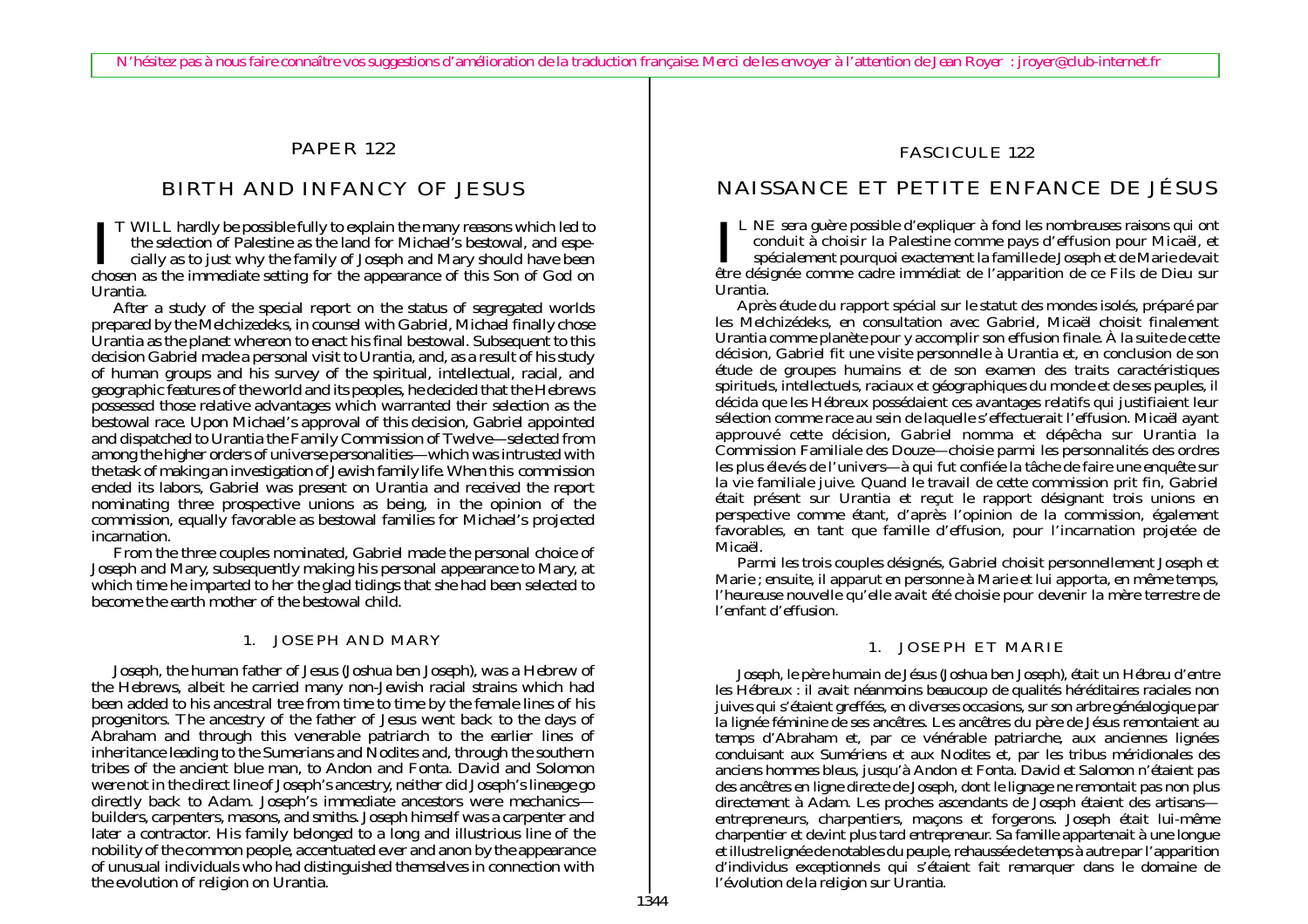Mary, the earth mother of Jesus, was a descendant of a long line of unique ancestors embracing many of the most remarkable women in the racial history of Urantia. Although Mary was an average woman of her day and generation, possessing a fairly normal temperament, she reckoned among her ancestors such well-known women as Annon, Tamar, Ruth, Bathsheba, Ansie, Cloa, Eve, Enta, and Ratta. No Jewish woman of that day had a more illustrious lineage of common progenitors or one extending back to more auspicious beginnings. Mary's ancestry, like Joseph's, was characterized by the predominance of strong but average individuals, relieved now and then by numerous outstanding personalities in the march of civilization and the progressive evolution of religion. Racially considered, it is hardly proper to regard Mary as a Jewess. In culture and belief she was a Jew, but in hereditary endowment she was more a composite of Syrian, Hittite, Phoenician, Greek, and Egyptian stocks, her racial inheritance being more general than that of Joseph.

Of all couples living in Palestine at about the time of Michael's projected bestowal, Joseph and Mary possessed the most ideal combination of widespread racial connections and superior average of personality endowments. It was the plan of Michael to appear on earth as an *average* man, that the common people might understand him and receive him; wherefore Gabriel selected just such persons as Joseph and Mary to become the bestowal parents.

### 2. GABRIEL APPEARS TO ELIZABETH

Jesus' lifework on Urantia was really begun by John the Baptist. Zacharias, John's father, belonged to the Jewish priesthood, while his mother, Elizabeth, was a member of the more prosperous branch of the same large family group to which Mary the mother of Jesus also belonged. Zacharias and Elizabeth, though they had been married many years, were childless.

It was late in the month of June, 8 B.C., about three months after the marriage of Joseph and Mary, that Gabriel appeared to Elizabeth at noontide one day, just as he later made his presence known to Mary. Said Gabriel:

"While your husband, Zacharias, stands before the altar in Jerusalem, and while the assembled people pray for the coming of a deliverer, I, Gabriel, have come to announce that you will shortly bear a son who shall be the forerunner of this divine teacher, and you shall call your son John. He will grow up dedicated to the Lord your God, and when he has come to full years, he will gladden your heart because he will turn many souls to God, and he will also proclaim the coming of the soul-healer of your people and the spirit-liberator of all mankind. Your kinswoman Mary shall be the mother of this child of promise, and I will also appear to her."

This vision greatly frightened Elizabeth. After Gabriel's departure she turned this experience over in her mind, long pondering the sayings of the majestic visitor, but did not speak of the revelation to anyone save her husband until her subsequent visit with Mary in early February of the following year.

For five months, however, Elizabeth withheld her secret even from her husband. Upon her disclosure of the story of Gabriel's visit, Zacharias was very skeptical and for weeks doubted the entire experience, only consenting halfheartedly to believe in Gabriel's visit to his wife when he could no longer question that she was expectant with child. Zacharias was very much perplexed re-

Marie, la mère terrestre de Jésus, descendait en ligne directe d'une longue lignée d'aïeux exceptionnels comprenant beaucoup de femmes parmi les plus remarquables de l'histoire raciale d'Urantia. Quoique Marie fût une femme ordinaire de son temps et de sa génération, d'un tempérament assez normal, elle comptait, parmi ses ancêtres, des femmes aussi illustres que Annon, Tamar, Ruth, Bethsabée, Ansie, Cloa, Ève, Enta et Ratta. Nulle femme juive de l'époque ne possédait un lignage ayant en commun des ancêtres plus illustres ou remontant à des origines plus prometteuses. Les ancêtres de Marie, comme ceux de Joseph, étaient caractérisés par la prédominance d'individus vigoureux, mais de niveau moyen, sporadiquement rehaussés par de nombreuses personnalités hors ligne, s'affirmant dans la marche de la civilisation et de l'évolution progressive de la religion. Du point de vue racial, il est difficile de considérer Marie comme une Juive au sens propre du mot. Par sa culture et ses croyances, elle était Juive, mais par ses dons héréditaires elle était plus un composé de souches syrienne, hittite, phénicienne, grecque et égyptienne ; son hérédité raciale avait des bases plus larges que celle de Joseph.

De tous les couples vivant en Palestine au moment où Micaël prépara son effusion, Joseph et Marie formaient la combinaison idéale de vastes parentés raciales et de dons de personnalité supérieurs à la moyenne. Le plan de Micaël était d'apparaître sur terre comme un homme *moyen*, afin que le commun des mortels puisse le comprendre et l'accueillir. C'est pourquoi Gabriel fit précisément le choix de personnes comme Joseph et Marie pour devenir les parents d'effusion.

# 2. GABRIEL APPARAÎT À ÉLISABETH

L'oeuvre réalisée par Jésus au cours de sa vie sur Urantia fut, en fait, commencée par Jean le Baptiste. Le père de Jean, Zacharie, appartenait à la prêtrise juive, tandis que sa mère, Élisabeth, était membre de la branche plus prospère du grand groupe familial auquel appartenait aussi Marie, mère de Jésus. Zacharie et Élisabeth, bien qu'ils fussent mariés depuis de nombreuses années, étaient sans enfant.

Ce fut dans les derniers jours du mois de juin de l'an 8 avant l'ère chrétienne, environ trois mois après le mariage de Joseph et de Marie, que Gabriel apparut à Élisabeth, un jour à midi, exactement comme, plus tard, il fit connaître sa présence à Marie. Gabriel dit :

" Tandis qu'à Jérusalem, ton mari Zacharie officie devant l'autel, tandis que le peuple assemblé prie pour la venue d'un libérateur, moi, Gabriel, je viens t'annoncer que bientôt tu enfanteras un fils qui sera le précurseur de ce divin Maitre : tu appelleras ton fils Jean. Il grandira consacré au Seigneur ton Dieu et, quand il sera dans la force de l'âge, il réjouira ton coeur parce qu'il tournera de nombreuses âmes vers Dieu et annoncera aussi la venue du guérisseur de l'âme de ton peuple et du libérateur spirituel de toute l'humanité. Ta parente Marie sera la

mère de cet enfant de la promesse, et je lui apparaîtrai à elle aussi. " Cette vision effraya beaucoup Élisabeth. Après le départ de Gabriel, elle réfléchit beaucoup à cette expérience en méditant longuement les dires du majestueux visiteur, mais elle ne parla de cette révélation à nul autre qu'à son époux jusqu'à sa rencontre ultérieure avec Marie, l'année suivante au début de février.

Cependant, durant cinq mois, Élisabeth garda son secret même vis-à-vis de son mari. Quand elle lui révéla la visitation de Gabriel, Zacharie accueillit son récit avec scepticisme et, pendant des semaines, il douta de la réalité de toute l'expérience ne consentant à croire qu'à demi à la visite rendue par Gabriel à sa femme, jusqu'au moment où il ne put plus mettre en doute qu'elle attendait un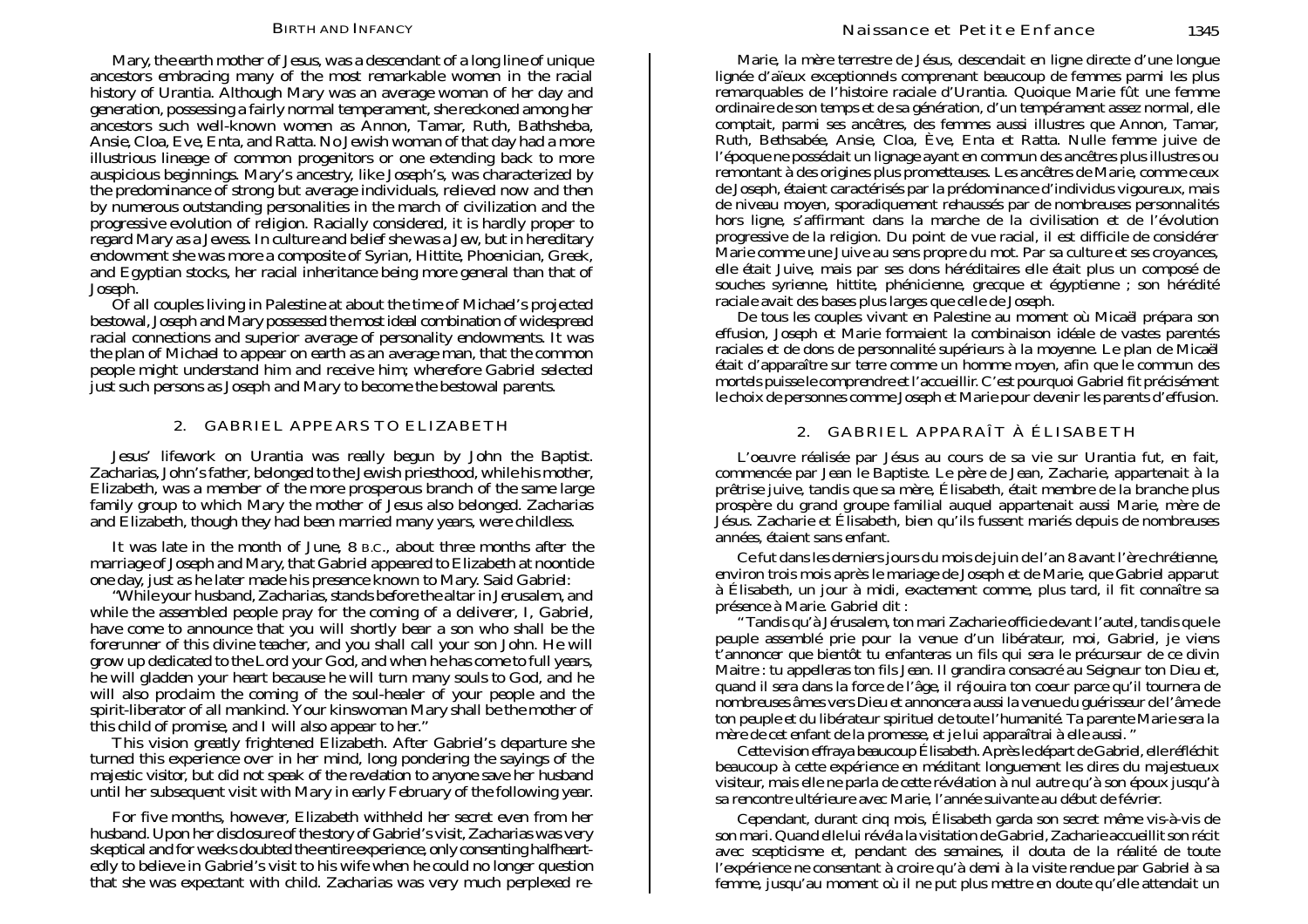garding the prospective motherhood of Elizabeth, but he did not doubt the integrity of his wife, notwithstanding his own advanced age. It was not until about six weeks before John's birth that Zacharias, as the result of an impressive dream, became fully convinced that Elizabeth was to become the mother of a son of destiny, one who was to prepare the way for the coming of the Messiah.

Gabriel appeared to Mary about the middle of November, 8 B.C., while she was at work in her Nazareth home. Later on, after Mary knew without doubt that she was to become a mother, she persuaded Joseph to let her journey to the City of Judah, four miles west of Jerusalem, in the hills, to visit Elizabeth. Gabriel had informed each of these mothers-to-be of his appearance to the other. Naturally they were anxious to get together, compare experiences, and talk over the probable futures of their sons. Mary remained with her distant cousin for three weeks. Elizabeth did much to strengthen Mary's faith in the vision of Gabriel, so that she returned home more fully dedicated to the call to mother the child of destiny whom she was so soon to present to the world as a helpless babe, an average and normal infant of the realm.

John was born in the City of Judah, March 25, 7 B.C. Zacharias and Elizabeth rejoiced greatly in the realization that a son had come to them as Gabriel had promised, and when on the eighth day they presented the child for circumcision, they formally christened him John, as they had been directed aforetime. Already had a nephew of Zacharias departed for Nazareth, carrying the message of Elizabeth to Mary proclaiming that a son had been born to her and that his name was to be John.

From his earliest infancy John was judiciously impressed by his parents with the idea that he was to grow up to become a spiritual leader and religious teacher. And the soil of John's heart was ever responsive to the sowing of such suggestive seeds. Even as a child he was found frequently at the temple during the seasons of his father's service, and he was tremendously impressed with the significance of all that he saw.

## 3. GABRIEL'S ANNOUNCEMENT TO MARY

One evening about sundown, before Joseph had returned home, Gabriel appeared to Mary by the side of a low stone table and, after she had recovered her composure, said: "I come at the bidding of one who is my Master and whom you shall love and nurture. To you, Mary, I bring glad tidings when I announce that the conception within you is ordained by heaven, and that in due time you will become the mother of a son; you shall call him Joshua, and he shall inaugurate the kingdom of heaven on earth and among men. Speak not of this matter save to Joseph and to Elizabeth, your kinswoman, to whom I have also appeared, and who shall presently also bear a son, whose name shall be John, and who will prepare the way for the message of deliverance which your son shall proclaim to men with great power and deep conviction. And doubt not my word, Mary, for this home has been chosen as the mortal habitat of the child of destiny. My benediction rests upon you, the power of the Most Highs will strengthen you, and the Lord of all the earth shall overshadow you."

Mary pondered this visitation secretly in her heart for many weeks until of a certainty she knew she was with child, before she dared to disclose these unenfant. Zacharie était fort perplexe au sujet de la prochaine maternité d'Élisabeth, mais il ne mit pas en doute l'intégrité de sa femme, nonobstant son propre âge avancé. Ce ne fut pas avant la sixième semaine précédant la naissance de Jean que Zacharie, à la suite d'un rêve impressionnant, acquit l'entière conviction qu'Élisabeth allait devenir la mère d'un fils de la destinée, d'un homme chargé de préparer le chemin pour la venue du Messie.

Ce fut vers la mi-novembre, huit ans avant le début de l'ère chrétienne, que Gabriel apparut à Marie tandis qu'elle travaillait dans sa maison de Nazareth. Plus tard, quand Marie ne douta plus qu'elle allait devenir mère, elle persuada Joseph de la laisser aller à la Ville de Juda, dans les collines à sept kilomètres à l'ouest de Jérusalem, pour rendre visite à Élisabeth. Gabriel avait informé chacune des deux futures mères de son apparition à l'autre. Elles étaient donc naturellement impatientes de se rencontrer, de comparer leurs expériences et de s'entretenir de l'avenir probable de leurs fils. Marie resta trois semaines chez sa cousine lointaine. Élisabeth contribua beaucoup à consolider la confiance de Marie dans la vision de Gabriel, de sorte que Marie retourna chez elle plus amplement vouée à la vocation d'être la mère de l'enfant de la destinée, qu'elle devait si prochainement présenter au monde comme un bébé sans défense, un enfant normal et moyen du royaume.

Jean naquit dans la Ville de Juda, le 25 mars de l'an 7 avant l'ère chrétienne. Zacharie et Élisabeth se réjouissaient grandement de ce qu'un fils leur soit venu comme Gabriel l'avait promis. Le huitième jour, quand ils présentèrent l'enfant à la circoncision, ils le prénommèrent officiellement Jean comme il leur avait été prescrit auparavant. Déjà, un neveu de Zacharie était parti pour Nazareth, porteur du message d'Élisabeth à Marie annonçant que son fils était né et qu'il s'appellerait Jean.

Depuis la plus tendre enfance de Jean, ses parents lui inculquèrent judicieusement l'idée qu'en grandissant il était destiné à devenir un chef spirituel et un maitre de religion, et le coeur de Jean était toujours un terrain favorable pour les suggestions qui y étaient ainsi semées. Même dans son enfance, on le trouvait fréquemment au temple pendant les périodes de service de son père et il était extrêmement impressionné par la signification de tout ce qu'il voyait.

# 3. L'ANNONCIATION FAITE À MARIE PAR GABRIEL

Un soir, vers le coucher du soleil, avant que Joseph ne fût rentré à la maison, Gabriel apparut à Marie à côté d'une table basse en pierre ; après qu'elle se fut remise de son étonnement, il lui dit : " Je viens sur l'ordre de Celui qui est mon Maitre et que tu devras aimer et nourrir. À toi, Marie, j'apporte de bonnes nouvelles, car je t'annonce que ta conception est ordonnée par le ciel et qu'en temps voulu, tu deviendras mère d'un fils ; tu l'appelleras Joshua ; il inaugurera le royaume des cieux sur la terre et parmi les hommes. Ne parle pas de tout ceci, sauf à Joseph et à Élisabeth, ta parente à laquelle je suis également apparu et qui, elle aussi, va bientôt donner naissance à un fils dont le nom sera Jean. Celui-là préparera la voie pour le message de délivrance que ton fils proclamera aux hommes avec une grande puissance et une profonde conviction. Ne doute pas de ma parole, Marie, car ce foyer a été choisi comme habitat terrestre de l'enfant de la destinée. Ma bénédiction est sur toi, le pouvoir des Très Hauts te donnera de la force et le Seigneur de toute la terre te couvrira de son ombre. "

Pendant plusieurs semaines, Marie médita secrètement dans son coeur cette visitation. Quand elle fut certaine qu'elle attendait un enfant, elle osa enfin révéler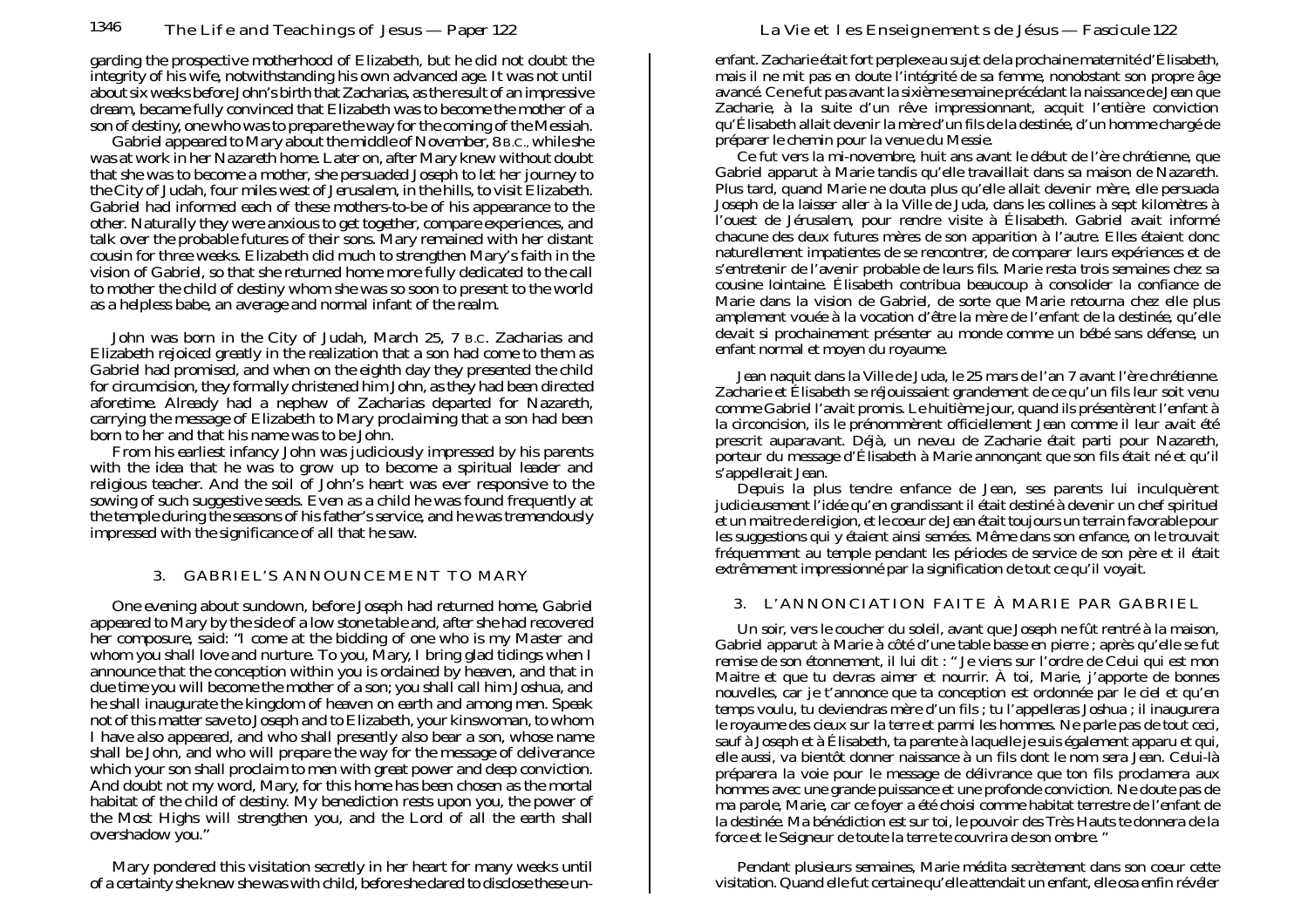### BIRTH AND INFANCY 1347

usual events to her husband. When Joseph heard all about this, although he had great confidence in Mary, he was much troubled and could not sleep for many nights. At first Joseph had doubts about the Gabriel visitation. Then when he became well-nigh persuaded that Mary had really heard the voice and beheld the form of the divine messenger, he was torn in mind as he pondered how such things could be. How could the offspring of human beings be a child of divine destiny? Never could Joseph reconcile these conflicting ideas until, after several weeks of thought, both he and Mary reached the conclusion that they had been chosen to become the parents of the Messiah, though it had hardly been the Jewish concept that the expected deliverer was to be of divine nature. Upon arriving at this momentous conclusion, Mary hastened to depart for a visit with Elizabeth.

Upon her return, Mary went to visit her parents, Joachim and Hannah. Her two brothers and two sisters, as well as her parents, were always very skeptical about the divine mission of Jesus, though, of course, at this time they knew nothing of the Gabriel visitation. But Mary did confide to her sister Salome that she thought her son was destined to become a great teacher.

Gabriel's announcement to Mary was made the day following the conception of Jesus and was the only event of supernatural occurrence connected with her entire experience of carrying and bearing the child of promise.

### 4. JOSEPH'S DREAM

Joseph did not become reconciled to the idea that Mary was to become the mother of an extraordinary child until after he had experienced a very impressive dream. In this dream a brilliant celestial messenger appeared to him and, among other things, said: "Joseph, I appear by command of Him who now reigns on high, and I am directed to instruct you concerning the son whom Mary shall bear, and who shall become a great light in the world. In him will be life, and his life shall become the light of mankind. He shall first come to his own people, but they will hardly receive him; but to as many as shall receive him to them will he reveal that they are the children of God." After this experience Joseph never again wholly doubted Mary's story of Gabriel's visit and of the promise that the unborn child was to become a divine messenger to the world.

In all these visitations nothing was said about the house of David. Nothing was ever intimated about Jesus' becoming a "deliverer of the Jews," not even that he was to be the long-expected Messiah. Jesus was not such a Messiah as the Jews had anticipated, but he was the *world's deliverer.* His mission was to all races and peoples, not to any one group.

Joseph was not of the line of King David. Mary had more of the Davidic ancestry than Joseph. True, Joseph did go to the City of David, Bethlehem, to be registered for the Roman census, but that was because, six generations previously, Joseph's paternal ancestor of that generation, being an orphan, was adopted by one Zadoc, who was a direct descendant of David; hence was Joseph also accounted as of the "house of David."

Most of the so-called Messianic prophecies of the Old Testament were made to apply to Jesus long after his life had been lived on earth. For centuries the Hebrew prophets had proclaimed the coming of a deliverer, and these promises had been construed by successive generations as referring to a new Jewish ruler who would sit upon the throne of David and, by the reputed miraculous methods

à son mari ces évènements sortant de l'ordinaire. Lorsque Joseph apprit tout cela, et bien qu'il eût grande confiance en Marie, il fut très troublé et ne put dormir pendant bien des nuits. D'abord Joseph eut des doutes sur la visitation de Gabriel. Ensuite, quand il fut à peu près persuadé que Marie avait réellement entendu la voix et vu la forme du divin messager, il se tortura l'esprit, se demandant comment de telles choses pouvaient arriver. Comment un descendant d'êtres humains pouvait-il être un enfant à destinée divine ? Joseph ne put résoudre ce conflit d'idées ; jusqu'à ce qu' après y avoir pensé pendant plusieurs semaines, Joseph et Marie soient arrivés à la conclusion qu'ils avaient été choisis pour devenir les parents du Messie, bien que les Juifs n'aient guère eu le concept que le libérateur<br>attendu dût être de nature divine. Étant arrivée à cette conclusion capitale, Marie<br>se hâta de partir pour rendre visite à Élisabeth.<br>À so

deux soeurs aussi bien que ses parents furent toujours très sceptiques sur la mission divine de Jésus, bien qu'à cette époque, ils n'aient naturellement rien su de la visitation de Gabriel. Mais Marie confia bien à sa soeur Salomé qu'elle pensait que son fils était destiné à devenir un grand maitre.

L'annonce de Gabriel à Marie fut faite le jour qui suivit la conception de Jésus, et ce fut le seul évènement surnaturel lié à l'entière expérience de Marie consistant à porter et à mettre au monde l'enfant de la promesse.

### 4. LE RÊVE DE JOSEPH

Joseph n'accepta l'idée que Marie allait devenir la mère d'un enfant extraordinaire qu'après avoir fait l'expérience d'un rêve très impressionnant. Dans ce rêve, un brillant messager céleste lui apparut et lui dit entre autres choses : " Joseph, je t'apparais sur l'ordre de Celui qui règne maintenant dans les cieux ; j'ai reçu mandat de t'informer en ce qui concerne le fils que Marie va enfanter et qui deviendra une grande lumière dans ce monde. En lui sera la vie, et sa vie deviendra la lumière de l'humanité. Il viendra d'abord aux gens de son propre peuple, mais à peine le recevront-ils ; mais, à tous ceux qui le recevront, il révèlera qu'ils sont les enfants de Dieu. " Après cette expérience, Joseph ne douta plus jamais totalement de l'histoire de Marie concernant la visitation de Gabriel et la promesse que l'enfant à naître serait un messager divin pour le monde.

Dans toutes ces visitations, rien n'avait été dit concernant la maison de David. Rien n'avait été notifié laissant entendre que Jésus deviendrait un " libérateur des Juifs ", pas même qu'il devait être le Messie attendu depuis si longtemps. Jésus n'était pas un Messie tel que les Juifs l'avaient escompté, mais il était le *libérateur du monde.* Sa mission concernait toutes les races et tous les peuples, et non pas un groupe particulier.

Joseph n'était pas de la lignée du roi David. Marie avait plus d'ancêtres que Joseph dans la branche de David. Il est bien vrai que Joseph est allé à Bethléem, la cité de David, afin de se faire inscrire pour le recensement romain, mais c'était parce que, six générations auparavant, son aïeul paternel orphelin avait été adopté par un certain Zadoc, qui descendait directement de David ; c'est pourquoi Joseph comptait aussi comme appartenant à la " maison de David ".

La plupart des prétendues prophéties messianiques de l'Ancien Testament furent rédigées longtemps après la vie terrestre de Jésus pour s'appliquer à lui. Pendant des siècles, les prophètes hébreux avaient proclamé la venue d'un libérateur, et ces promesses avaient été interprétées par des générations successives comme se rapportant à un nouveau chef juif qui siègerait sur le trône de David :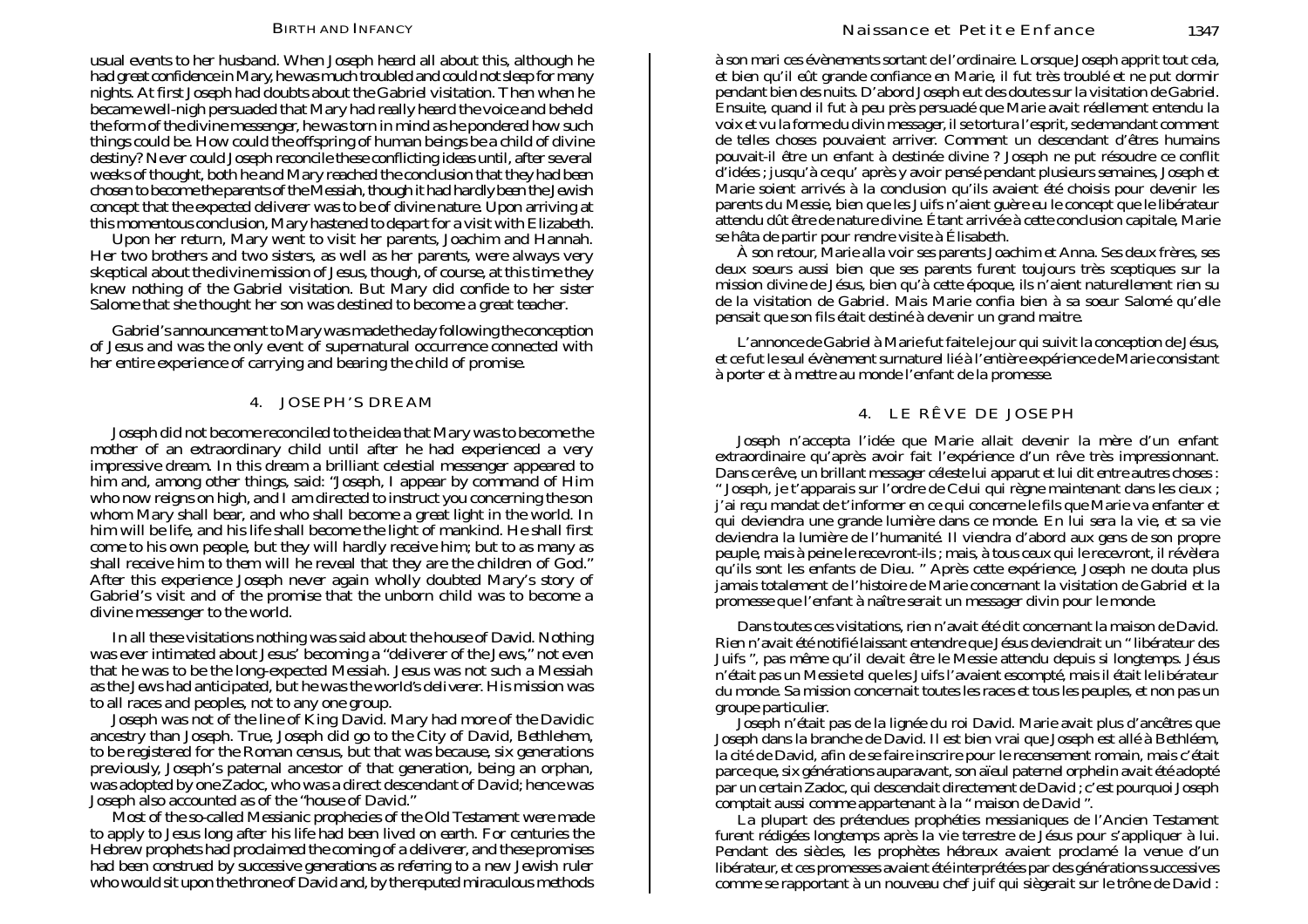of Moses, proceed to establish the Jews in Palestine as a powerful nation, free from all foreign domination. Again, many figurative passages found throughout the Hebrew scriptures were subsequently misapplied to the life mission of Jesus. Many Old Testament sayings were so distorted as to appear to fit some episode of the Master's earth life. Jesus himself onetime publicly denied any connection with the royal house of David. Even the passage, "a maiden shall bear a son," was made to read, "a virgin shall bear a son." This was also true of the many genealogies of both Joseph and Mary which were constructed subsequent to Michael's career on earth. Many of these lineages contain much of the Master's ancestry, but on the whole they are not genuine and may not be depended upon as factual. The early followers of Jesus all too often succumbed to the temptation to make all the olden prophetic utterances appear to find fulfillment in the life of their Lord and Master.

### 5. JESUS' EARTH PARENTS

Joseph was a mild-mannered man, extremely conscientious, and in every way faithful to the religious conventions and practices of his people. He talked little but thought much. The sorry plight of the Jewish people caused Joseph much sadness. As a youth, among his eight brothers and sisters, he had been more cheerful, but in the earlier years of married life (during Jesus' childhood) he was subject to periods of mild spiritual discouragemen temperamental manifestations were greatly improved just before his untimely death and after the economic condition of his family had been enhanced by his advancement from the rank of carpenter to the role of a prosperous contractor.

Mary's temperament was quite opposite to that of her husband. She was usually cheerful, was very rarely downcast, and possessed an ever-sunny disposition. Mary indulged in free and frequent expression of her emotional feelings and was never observed to be sorrowful until after the sudden death of Joseph. And she had hardly recovered from this shock when she had thrust upon her the anxieties and questionings aroused by the extraordinary career of her eldest son, which was so rapidly unfolding before her astonished gaze. But throughout all this unusual experience Mary was composed, courageous, and fairly wise in her relationship with her strange and little-understood first-born son and his surviving brothers and sisters.

Jesus derived much of his unusual gentleness and marvelous sympathetic understanding of human nature from his father; he inherited his gift as a great teacher and his tremendous capacity for righteous indignation from his mother. In emotional reactions to his adult-life environment, Jesus was at one time like his father, meditative and worshipful, sometimes characterized by apparent sadness; but more often he drove forward in the manner of his mother's optimistic and determined disposition. All in all, Mary's temperament tended to dominate the career of the divine Son as he grew up and swung into the momentous strides of his adult life. In some particulars Jesus was a blending of his parents' traits; in other respects he exhibited the traits of one in contrast with those of the other.

From Joseph Jesus secured his strict training in the usages of the Jewish ceremonials and his unusual acquaintance with the Hebrew scriptures; from Mary he derived a broader viewpoint of religious life and a more liberal concept of personal spiritual freedom.

on escomptait que, par les méthodes réputées miraculeuses de Moïse, il entreprendrait d'établir les Juifs en Palestine en tant que nation puissante, libre de toute domination étrangère. De plus, de nombreux passages figuratifs, apparaissant tout au cours des Écritures hébraïques, furent, par la suite, appliqués à tort à la mission de Jésus. Beaucoup de textes de l'Ancien Testament furent déformés de manière à paraître cadrer avec certains épisodes de la vie terrestre du Maitre. Jésus lui-même dénia, une fois publiquement, tout lien avec la maison royale de David. Même le passage " une jeune fille mettra au monde un fils " fut changé en " une vierge mettra au monde un fils ". L'équivoque porte également sur les nombreuses généalogies de Joseph et Marie, qui furent établies après la carrière de Micaël sur terre. Bon nombre de ces lignages comprenaient beaucoup d'ancêtres du Maitre, mais, dans l'ensemble, ils ne sont pas authentiques et l'on ne peut se fier à leur exactitude. Trop souvent, les premiers disciples de Jésus succombèrent à la tentation de présenter les anciennes expressions prophétiques comme trouvant leur accomplissement dans la vie de leur Seigneur et Maitre.

# 5. LES PARENTS TERRESTRES DE JÉSUS

Joseph était un homme aux manières douces, extrêmement consciencieux et, en toute chose, fidèle aux conventions et pratiques religieuses de son peuple. Il parlait peu, mais pensait beaucoup. La pénible condition du peuple juif lui causait beaucoup de chagrin. Dans sa jeunesse, parmi ses huit frères et soeurs, il avait été plus gai, mais, au cours des premières années de son mariage (pendant l'enfance de Jésus), il fut sujet à des périodes de léger découragement spirituel. Ces manifestations d'humeur s'atténuèrent grandement juste avant sa mort prématurée et après que la situation matérielle de sa famille eut été améliorée par son élévation, du rang de charpentier, au rôle d'un entrepreneur prospère.

Le caractère de Marie était tout l'opposé de celui de son mari. Généralement gaie, elle était très rarement abattue et possédait un naturel toujours rayonnant. Marie se laissait aller à l'expression libre et fréquente de ses sentiments émotionnels ; on ne la vit jamais affligée avant la mort soudaine de Joseph. À peine remise de ce choc, elle fut plongée dans l'inquiétude et la perplexité éveillées en elle par l'extraordinaire carrière de son fils ainé, qui se déroulait si rapidement sous son regard étonné. Mais, au cours de toute cette expérience insolite, Marie resta calme, courageuse et assez avisée dans ses rapports avec son étrange et peu compréhensible fils ainé, et avec ses frères et soeurs survivants.

Jésus tenait de son père beaucoup de sa douceur exceptionnelle et de sa merveilleuse compréhension sympathisante de la nature humaine ; il avait hérité de sa mère son don de grand éducateur et son immense capacité de juste indignation. Dans ses réactions émotionnelles envers son entourage pendant sa vie adulte, Jésus était parfois, comme son père, méditatif et pieux, parfois caractérisé par une tristesse apparente, mais, le plus souvent, il allait de l'avant de la manière optimiste et déterminée correspondant au naturel de sa mère. Dans l'ensemble, le caractère de Marie tendait à dominer la carrière du divin Fils au fur et à mesure qu'il grandissait et avançait à grands pas dans sa vie d'adulte. Par certains côtés, Jésus était un mélange des traits de caractère de ses parents ; sous d'autres aspects, il présentait les traits de l'un en contraste avec ceux de l'autre.

De Joseph, Jésus tenait sa stricte éducation dans les usages des cérémonies juives et sa connaissance exceptionnelle des Écritures hébraïques ; de Marie, il tenait un point de vue plus large sur la vie religieuse et une conception plus libérale de la liberté spirituelle personnelle.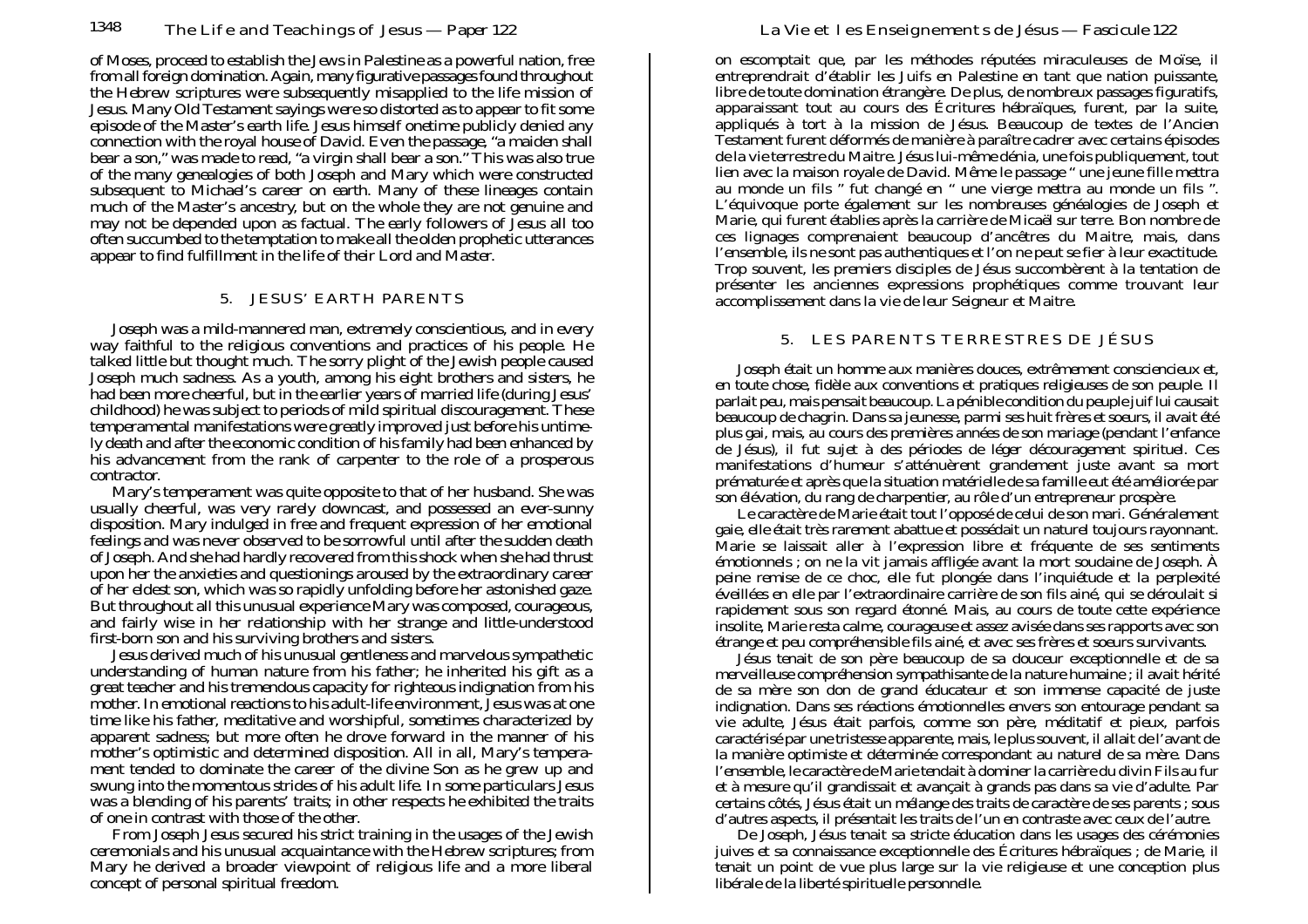The families of both Joseph and Mary were well educated for their time. Joseph and Mary were educated far above the average for their day and station in life. He was a thinker; she was a planner, expert in adaptation and practical in immediate execution. Joseph was a black-eyed brunet; Mary, a brown-eyed well-nigh blond type.

Had Joseph lived, he undoubtedly would have become a firm believer in the divine mission of his eldest son. Mary alternated between believing and doubting, being greatly influenced by the position taken by her other children and by her friends and relatives, but always was she steadied in her final attitude by the memory of Gabriel's appearance to her immediately after the child was conceived.

Mary was an expert weaver and more than averagely skilled in most of the household arts of that day; she was a good housekeeper and a superior homemaker. Both Joseph and Mary were good teachers, and they saw to it that their children were well versed in the learning of that day.

When Joseph was a young man, he was employed by Mary's father in the work of building an addition to his house, and it was when Mary brought Joseph a cup of water, during a noontime meal, that the courtship of the pair who were destined to become the parents of Jesus really began.

Joseph and Mary were married, in accordance with Jewish custom, at Mary's home in the environs of Nazareth when Joseph was twenty-one years old. This marriage concluded a normal courtship of almost two years' duration. Shortly thereafter they moved into their new home in Nazareth, which had been built by Joseph with the assistance of two of his brothers. The house was located near the foot of the near-by elevated land which so charmingly overlooked the surrounding countryside. In this home, especially prepared, these young and expectant parents had thought to welcome the child of promise, little realizing that this momentous event of a universe was to transpire while they would be absent from home in Bethlehem of Judea.

The larger part of Joseph's family became believers in the teachings of Jesus, but very few of Mary's people ever believed in him until after he departed from this world. Joseph leaned more toward the spiritual concept of the expected Messiah, but Mary and her family, especially her father, held to the idea of the Messiah as a temporal deliverer and political ruler. Mary's ancestors had been prominently identified with the Maccabean activities of the then but recent times.

Joseph held vigorously to the Eastern, or Babylonian, views of the Jewish religion; Mary leaned strongly toward the more liberal and broader Western, or Hellenistic, interpretation of the law and the prophets.

### 6. THE HOME AT NAZARETH

The home of Jesus was not far from the high hill in the northerly part of Nazareth, some distance from the village spring, which was in the eastern section of the town. Jesus' family dwelt in the outskirts of the city, and this made it all the easier for him subsequently to enjoy frequent strolls in the country and to make trips up to the top of this near-by highland, the highest of all the hills of southern Galilee save the Mount Tabor range to the east and the hill of Nain,

Les deux familles de Joseph et Marie étaient très instruites pour leur temps. L'éducation de Joseph et de Marie dépassait de beaucoup la moyenne pour leur époque et leur situation sociale. Lui était un penseur, elle était une femme prévoyante, douée d'une grande faculté d'adaptation et d'un sens pratique dans l'exécution des tâches immédiates. Joseph était un brun aux yeux noirs ; Marie était d'un type presque blond aux yeux bruns.

Si Joseph avait vécu, il serait indubitablement devenu un ferme croyant à la divine mission de son fils ainé. Marie oscillait entre la croyance et le doute, grandement influencée par la position prise par ses autres enfants et par ses amis et parents, mais finalement elle fut toujours fortifiée dans son attitude par le souvenir de l'apparition de Gabriel aussitôt après la conception de l'enfant.

Marie était une tisseuse experte, d'une habileté au-dessus de la moyenne dans la plupart des arts ménagers de l'époque ; elle était une bonne maitresse de maison et supérieurement capable de créer un foyer. Joseph et Marie étaient tous deux de bons éducateurs et veillèrent à ce que leurs enfants fussent bien versés dans les connaissances de leur temps.

À l'époque où il était jeune homme, Joseph fut engagé par le père de Marie pour construire une annexe à sa maison, et ce fut au moment où Marie apporta à Joseph une coupe d'eau au cours d'un repas de midi que, pour la première fois, les deux jeunes gens qui étaient destinés à devenir parents de Jésus commencèrent vraiment à se faire la cour.

Joseph et Marie se marièrent, selon la coutume juive, au domicile de Marie, aux environs de Nazareth, lorsque Joseph eut vingt-et-un ans. Ce mariage fut conclu après des fiançailles normales d'environ deux ans. Peu après, ils s'installèrent dans leur nouvelle maison de Nazareth qui avait été construite par Joseph avec l'aide de deux de ses frères. Cette maison était située au pied des hauteurs qui dominaient si agréablement la contrée environnante. Dans cette maison spécialement préparée, les jeunes époux en attente d'un enfant pensaient accueillir l'enfant de la promesse, sans imaginer que cet important évènement de l'univers allait survenir à Bethléem en Judée, pendant qu'ils seraient absents de leur domicile.

La plus grande partie de la famille de Joseph se rallia aux enseignements de Jésus, mais très peu de membres de la famille de Marie crurent en lui avant son départ de ce monde. Joseph inclinait plus vers le concept spirituel du Messie attendu, mais Marie et sa famille, et surtout son père, tenaient à l'idée du Messie en tant que libérateur temporel et chef politique. Les ancêtres de Marie s'étaient identifiés ouvertement à la cause des Macchabées en des temps alors encore récents.

Joseph soutenait vigoureusement le point de vue oriental ou babylonien de la religion juive. Marie penchait fortement pour l'interprétation occidentale ou helléniste de la loi et des prophètes, qui était plus large et plus libérale.

### 6. LE FOYER DE NAZARETH

La maison de Jésus se trouvait proche des hautes collines dans la partie nord de Nazareth, à une certaine distance de la source du village, située dans la section est de l'agglomération. La famille de Jésus résidait dans les faubourgs de la cité, ce qui rendit plus aisé au jeune garçon de jouir de fréquentes promenades dans la campagne et de grimper jusqu'au sommet de ces hauteurs voisines, les collines les plus élevées du sud de la Galilée, à l'exception de la chaine du mont Tabor à l'est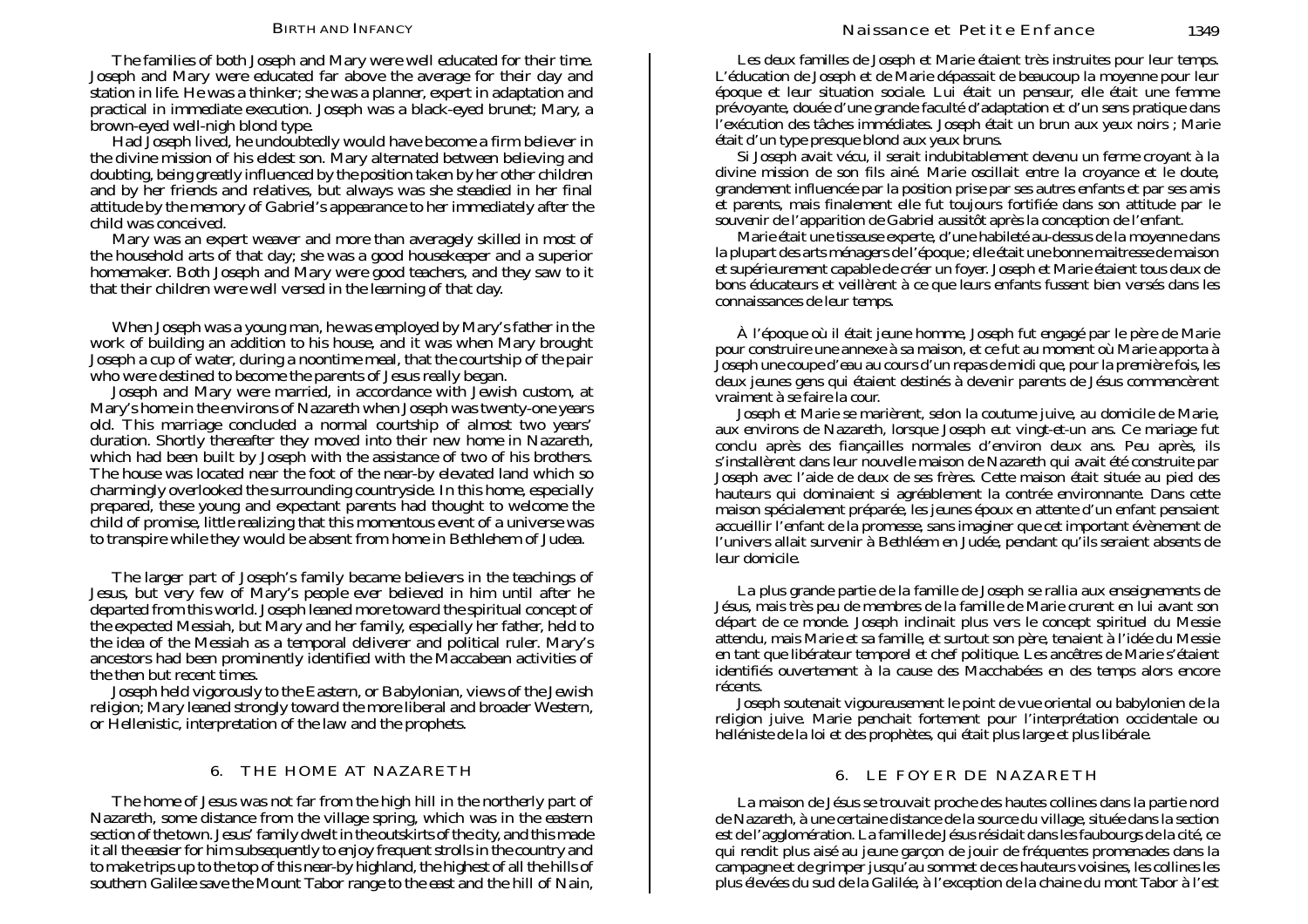which was about the same height. Their home was located a little to the south and east of the southern promontory of this hill and about midway between the base of this elevation and the road leading out of Nazareth toward Cana. Aside from climbing the hill, Jesus' favorite stroll was to follow a narrow trail winding about the base of the hill in a northeasterly direction to a point where it joined the road to Sepphoris.

The home of Joseph and Mary was a one-room stone structure with a flat roof and an adjoining building for housing the animals. The furniture consisted of a low stone table, earthenware and stone dishes and pots, a loom, a lampstand, several small stools, and mats for sleeping on the stone floor. In the back yard, near the animal annex, was the shelter which covered the oven and the mill for grinding grain. It required two persons to operate this type of mill, one to grind and another to feed the grain. As a small boy Jesus often fed grain to this mill while his mother turned the grinder.

In later years, as the family grew in size, they would all squat about the enlarged stone table to enjoy their meals, helping themselves from a common dish, or pot, of food. During the winter, at the evening meal the table would be lighted by a small, flat clay lamp, which was filled with olive oil. After the birth of Martha, Joseph built an addition to this house, a large room, which was used as a carpenter shop during the day and as a sleeping room at night.

### 7. THE TRIP TO BETHLEHEM

In the month of March, 8 B.C. (the month Joseph and Mary were married), Caesar Augustus decreed that all inhabitants of the Roman Empire should be numbered, that a census should be made which could be used for effecting better taxation. The Jews had always been greatly prejudiced against any attempt to "number the people," and this, in connection with the serious domestic difficulties of Herod, King of Judea, had conspired to cause the postponement of the taking of this census in the Jewish kingdom for one year. Throughout all the Roman Empire this census was registered in the year 8 B.C., except in the Palestinian kingdom of Herod, where it was taken in 7 B.C., one year later.

It was not necessary that Mary should go to Bethlehem for enrollment —Joseph was authorized to register for his family—but Mary, being an adventurous and aggressive person, insisted on accompanying him. She feared being left alone lest the child be born while Joseph was away, and again, Bethlehem being not far from the City of Judah, Mary foresaw a possible pleasurable visit with her kinswoman Elizabeth.

Joseph virtually forbade Mary to accompany him, but it was of no avail; when the food was packed for the trip of three or four days, she prepared double rations and made ready for the journey. But before they actually set forth, Joseph was reconciled to Mary's going along, and they cheerfully departed from Nazareth at the break of day.

Joseph and Mary were poor, and since they had only one beast of burden, Mary, being large with child, rode on the animal with the provisions while Joseph walked, leading the beast. The building and furnishing of a home had been a great drain on Joseph since he had also to contribute to the support of his parents, as his father had been recently disabled. And so this Jewish couple went forth from their humble home early on the morning of August 18, 7 B.C., on their journey to Bethlehem.

et de la colline de Naïn, qui avait à peu près la même altitude. La maison était située un peu au sud, et à l'est du promontoire sud de cette colline, et à peu près à mi-chemin entre son pied et la route conduisant de Nazareth à Cana. En dehors de l'ascension de la colline, la promenade favorite de Jésus consistait à longer un étroit sentier serpentant le long de la base de la colline dans la direction nord-est, jusqu'à un point où il rejoignait la route de Sepphoris.

La demeure de Joseph et de Marie était construite en pierre et se composait d'une pièce avec un toit plat, plus un bâtiment annexe pour loger les animaux. Le mobilier consistait en une table basse en pierre, des pots et des plats en terre cuite et en pierre, un métier à tisser, une lampe, plusieurs petits tabourets et des nattes pour dormir sur le sol de pierre. Dans la cour, près de l'annexe des animaux, se trouvait l'abri qui couvrait le four et le moulin à grains. Il fallait deux personnes pour faire marcher ce type de moulin, une pour moudre et une autre pour l'alimenter en grain. Quand Jésus était petit, il alimentait souvent le moulin en grain pendant que sa mère tournait la meule.

Plus tard, quand la famille s'accrut, ils s'accroupissaient tous pour prendre leur repas autour de la table de pierre agrandie, et puisant la nourriture à même le plat ou le pot commun. En hiver, pendant le repas du soir, la table était éclairée par une petite lampe plate de terre cuite que l'on remplissait d'huile d'olive. Après la naissance de Marthe, Joseph ajouta à la maison une grande pièce, qui fut utilisée comme atelier de charpentier pendant le jour et comme chambre à coucher pendant la nuit.

## 7. LE VOYAGE À BETHLÉEM

Au mois de mars de l'an 8 avant l'ère chrétienne (le mois où Joseph et Marie se marièrent), César Auguste décréta que tous les habitants de l'empire romain devaient être dénombrés et qu'il fallait faire un recensement dont on pourrait se servir pour améliorer le prélèvement des impôts. Et ceci, conjointement aux sérieuses difficultés intérieures d'Hérode, roi de Judée, et au fait que les Juifs avaient toujours été très hostiles à toute tentative de " dénombrement de la population ", avait contribué à retarder d'un an ce recensement dans le royaume juif. Dans tout l'empire romain, ce recensement fut effectué en l'an 8 avant l'ère chrétienne, excepté dans le royaume d'Hérode en Palestine où il eut lieu un an plus tard, en l'an 7.

Il n'était pas nécessaire que Marie aille à Bethléem pour l'enregistrement— Joseph étant autorisé à inscrire sa famille—mais Marie, qui était une personne d'humeur aventureuse et très dynamique, insista pour l'accompagner. Elle avait peur de rester seule, de crainte que l'enfant ne naisse pendant l'absence de Joseph ; de plus, Bethléem n'était pas loin de la Ville de Juda et Marie prévoyait la possibilité d'un agréable entretien avec sa parente Élisabeth.

En fait, Joseph défendit à Marie de l'accompagner, mais cela fut inutile ; au moment d'empaqueter la nourriture pour le voyage de trois ou quatre jours, elle prépara des rations pour deux personnes et se tint prête à partir. Mais, avant de se mettre effectivement en route, Joseph avait consenti au départ de Marie, et ils quittèrent gaiement Nazareth au point du jour.

Joseph et Marie étaient pauvres et, comme ils n'avaient qu'une seule bête de somme, Marie, étant enceinte, monta sur l'animal portant les provisions, tandis que Joseph allait à pied, conduisant la bête. La construction et l'aménagement d'une maison avaient représenté un sérieux prélèvement sur les ressources de Joseph, étant donné qu'il devait également contribuer à l'entretien de ses parents, son père étant devenu invalide depuis peu. Et c'est ainsi que ce couple juif quitta son humble logis dans cette matinée du 18 aout de l'an 7 avant l'ère chrétienne, en route pour Bethléem.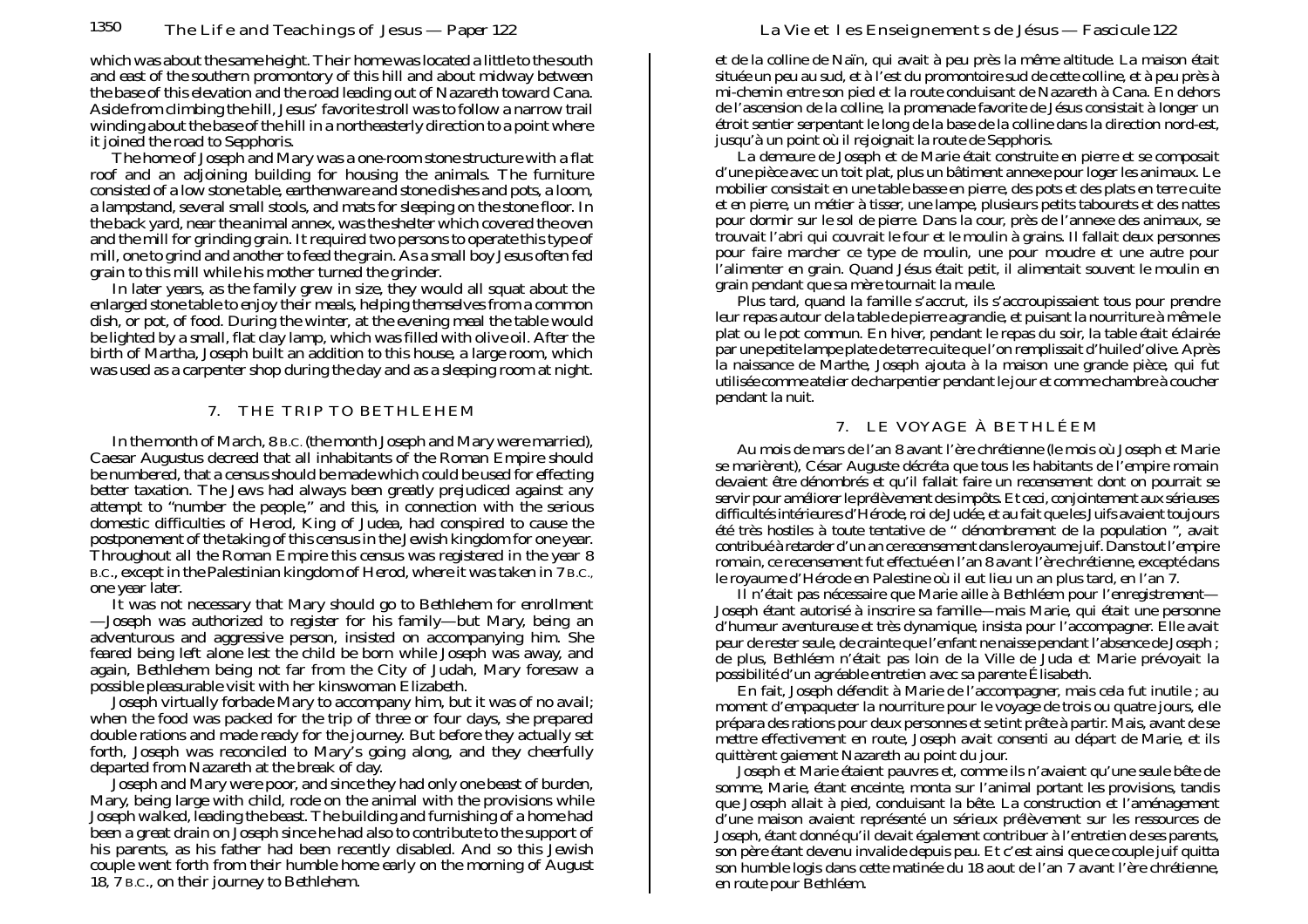Their first day of travel carried them around the foothills of Mount Gilboa, where they camped for the night by the river Jordan and engaged in many speculations as to what sort of a son would be born to them, Joseph adhering to the concept of a spiritual teacher and Mary holding to the idea of a Jewish Messiah, a deliverer of the Hebrew nation.

Bright and early the morning of August 19, Joseph and Mary were again on their way. They partook of their noontide meal at the foot of Mount Sartaba, overlooking the Jordan valley, and journeyed on, making Jericho for the night, where they stopped at an inn on the highway in the outskirts of the city. Following the evening meal and after much discussion concerning the oppressiveness of Roman rule, Herod, the census enrollment, and the comparative influence of Jerusalem and Alexandria as centers of Jewish learning and culture, the Nazareth travelers retired for the night's rest. Early in the morning of August 20 they resumed their journey, reaching Jerusalem before noon, visiting the temple, and going on to their destination, arriving at Bethlehem in midafternoon.

The inn was overcrowded, and Joseph accordingly sought lodgings with distant relatives, but every room in Bethlehem was filled to overflowing. On returning to the courtyard of the inn, he was informed that the caravan stables, hewn out of the side of the rock and situated just below the inn, had been cleared of animals and cleaned up for the reception of lodgers. Leaving the donkey in the courtyard, Joseph shouldered their bags of clothing and provisions and with Mary descended the stone steps to their lodgings below. They found themselves located in what had been a grain storage room to the front of the stalls and mangers. Tent curtains had been hung, and they counted themselves fortunate to have such comfortable quarters.

Joseph had thought to go out at once and enroll, but Mary was weary; she was considerably distressed and besought him to remain by her side, which he did.

### 8. THE BIRTH OF JESUS

All that night Mary was restless so that neither of them slept much. By the break of day the pangs of childbirth were well in evidence, and at noon, August 21, 7 B.C., with the help and kind ministrations of women fellow travelers, Mary was delivered of a male child. Jesus of Nazareth was born into the world, was wrapped in the clothes which Mary had brought along for such a possible contingency, and laid in a near-by manger.

In just the same manner as all babies before that day and since have come into the world, the promised child was born; and on the eighth day, according to the Jewish practice, he was circumcised and formally named Joshua (Jesus).

The next day after the birth of Jesus, Joseph made his enrollment. Meeting a man they had talked with two nights previously at Jericho, Joseph was taken by him to a well-to-do friend who had a room at the inn, and who said he would gladly exchange quarters with the Nazareth couple. That afternoon they moved up to the inn, where they lived for almost three weeks until they found lodgings in the home of a distant relative of Joseph.

The second day after the birth of Jesus, Mary sent word to Elizabeth that her child had come and received word in return inviting Joseph up to Jerusalem to talk over all their affairs with Zacharias. The following week Joseph went to Jerusalem to confer with Zacharias. Both Zacharias and Elizabeth had become possessed with the sincere conviction that Jesus was indeed to become the Jewish

Leur premier jour de voyage les amena à contourner les contreforts du mont Gilboa, où ils campèrent pour la nuit au bord du Jourdain. Ils firent maintes suppositions sur la nature du fils qui allait leur naître, Joseph adhérant au concept d'un maitre spirituel et Marie tenant à l'idée d'un Messie juif, un libérateur de la nation hébraïque.

De bonne heure le matin du 19 aout, Joseph et Marie se mirent de nouveau en route. Ils prirent leur repas de midi au pied du mont Sartaba, qui domine la vallée du Jourdain, et continuèrent leur voyage, gagnant Jéricho où ils s'arrêtèrent pour la nuit dans une auberge sur la grand-route, dans les faubourgs de la ville. Après le repas du soir et maintes discussions sur l'oppression par le gouvernement romain, sur Hérode, sur le recensement et sur l'influence comparée de Jérusalem et d'Alexandrie comme centres d'études et de culture juives, les voyageurs de Nazareth se retirèrent pour le repos nocturne. Tôt dans la matinée du 20 aout, ils reprirent leur voyage et atteignirent Jérusalem avant midi. Ils visitèrent le temple et poursuivirent leur chemin pour arriver à Bethléem au milieu de l'après-midi.

L'auberge était bondée ; en conséquence, Joseph chercha un logement chez des parents éloignés, mais toutes les chambres de Bethléem regorgeaient de monde. Quand il revint dans la cour de l'auberge, on l'informa que les étables pour caravanes, taillées dans le flanc du rocher et situées juste au-dessous de l'auberge, avaient été vidées de leurs animaux et nettoyées pour recevoir des clients. Laissant l'âne dans la cour, Joseph chargea sur ses épaules les sacs de vêtements et de provisions, et descendit avec Marie les marches de pierre conduisant à leur logement. Ils se trouvèrent installés dans ce qui avait été une grange à grain, devant les stalles et les mangeoires. Des toiles de tente avaient été appendues et ils s'estimèrent très heureux d'avoir trouvé un logement aussi confortable.

Joseph pensait aller s'inscrire tout de suite, mais Marie était lasse ; elle souffrait beaucoup et le supplia de rester auprès d'elle, ce qu'il fit.

### 8. LA NAISSANCE DE JÉSUS

Toute la nuit, Marie fut agitée, de sorte que le couple ne dormit pas beaucoup. Au lever du jour, les douleurs de l'enfantement commencèrent nettement, et, à midi le 21 aout de l'an 7 avant l'ère chrétienne, avec l'aide et la généreuse assistance de compagnes de voyage, Marie accoucha d'un enfant mâle. Jésus de Nazareth était né dans le monde ; il fut enveloppé dans les vêtements que Marie avait apportés en prévision d'un tel évènement, et couché dans une crèche voisine.

L'enfant de la promesse était venu au monde exactement de la même manière que tous les bébés avant et depuis ce jour. Le huitième jour, selon la pratique juive, il fut circoncis et appelé officiellement Joshua (Jésus).

Le lendemain de la naissance de Jésus, Joseph se fit recenser. Un homme, avec qui Joseph avait lié conversation l'avant-veille à Jéricho, l'emmena chez un ami fortuné qui occupait une chambre à l'auberge, et qui se déclara heureux d'échanger son logement avec celui du couple de Nazareth. L'après-midi, ils emménagèrent à l'auberge où ils vécurent près de trois semaines, jusqu'à ce

qu'ils eussent trouvé à se loger chez un parent éloigné de Joseph. Le second jour après la naissance de Jésus, Marie fit dire à Élisabeth que son fils était né et celle-ci lui répondit en invitant Joseph à monter à Jérusalem pour s'entretenir avec Zacharie de toutes leurs affaires. La semaine suivante, Joseph alla à Jérusalem pour conférer avec Zacharie. Zacharie et Élisabeth avaient tous deux acquis la conviction sincère que Jésus devait réellement devenir le libérateur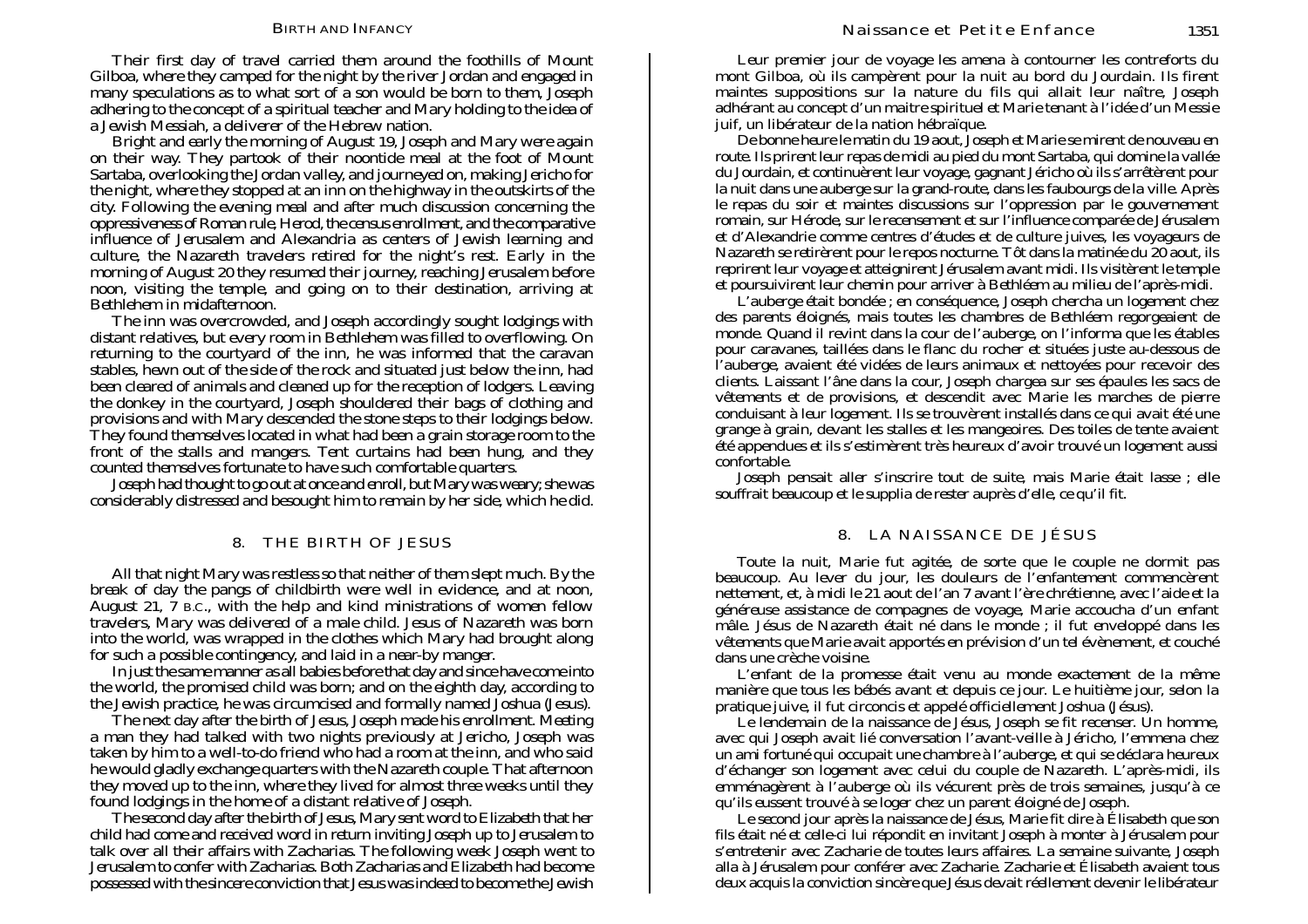deliverer, the Messiah, and that their son John was to be his chief of aides, his right-hand man of destiny. And since Mary held these same ideas, it was not difficult to prevail upon Joseph to remain in Bethlehem, the City of David, so that Jesus might grow up to become the successor of David on the throne of all Israel. Accordingly, they remained in Bethlehem more than a year, Joseph meantime working some at his carpenter's trade.

At the noontide birth of Jesus the seraphim of Urantia, assembled under their directors, did sing anthems of glory over the Bethlehem manger, but these utterances of praise were not heard by human ears. No shepherds nor any other mortal creatures came to pay homage to the babe of Bethlehem until the day of the arrival of certain priests from Ur, who were sent down from Jerusalem by Zacharias.

These priests from Mesopotamia had been told sometime before by a strange religious teacher of their country that he had had a dream in which he was informed that "the light of life" was about to appear on earth as a babe and among the Jews. And thither went these three teachers looking for this "light of life." After many weeks of futile search in Jerusalem, they were about to return to Ur when Zacharias met them and disclosed his belief that Jesus was the object of their quest and sent them on to Bethlehem, where they found the babe and left their gifts with Mary, his earth mother. The babe was almost three weeks old at the time of their visit.

These wise men saw no star to guide them to Bethlehem. The beautiful legend of the star of Bethlehem originated in this way: Jesus was born August 21 at noon, 7 B.C. On May 29, 7 B.C., there occurred an extraordinary conjunction of Jupiter and Saturn in the constellation of Pisces. And it is a remarkable astronomic fact that similar conjunctions occurred on September 29 and December 5 of the same year. Upon the basis of these extraordinary but wholly natural events the well-meaning zealots of the succeeding generation constructed the appealing legend of the star of Bethlehem and the adoring Magi led thereby to the manger, where they beheld and worshiped the newborn babe. Oriental and near-Oriental minds delight in fairy stories, and they are continually spinning such beautiful myths about the lives of their religious leaders and political heroes. In the absence of printing, when most human knowledge was passed by word of mouth from one generation to another, it was very easy for myths to become traditions and for traditions eventually to become accepted as facts.

## 9. THE PRESENTATION IN THE TEMPLE

Moses had taught the Jews that every first-born son belonged to the Lord, and that, in lieu of his sacrifice as was the custom among the heathen nations, such a son might live provided his parents would redeem him by the payment of five shekels to any authorized priest. There was also a Mosaic ordinance which directed that a mother, after the passing of a certain period of time, should present herself (or have someone make the proper sacrifice for her) at the temple for purification. It was customary to perform both of these ceremonies at the same time. Accordingly, Joseph and Mary went up to the temple at Jerusalem in person to present Jesus to the priests and effect his redemption and also to make the proper sacrifice to insure Mary's ceremonial purification from the alleged uncleanness of childbirth.

des Juifs, le Messie, et que leur fils Jean deviendrait le chef de ses assistants, le bras droit de sa destinée. Puisque Marie partageait les mêmes idées, il ne fut pas difficile de persuader Joseph de rester à Bethléem, la cité de David, afin qu'en grandissant, Jésus puisse devenir le successeur de David sur le trône de tout Israël. En conséquence, ils restèrent plus d'un an à Bethléem, Joseph faisant pendant ce temps quelques travaux de charpentier.

À midi, au moment de la naissance de Jésus, les séraphins d'Urantia, assemblés sous les ordres de leurs directeurs, chantèrent effectivement des hymnes de gloire au-dessus de la crèche de Bethléem, mais ces expressions de louanges ne furent pas entendues par des oreilles humaines. Aucun berger ni aucune créature mortelle ne vint rendre hommage à l'enfant de Bethléem avant le jour où certains prêtres arrivant d'Ur furent envoyés de Jérusalem par Zacharie.

Ces prêtres de Mésopotamie avaient été informés, quelque temps auparavant, par un étrange éducateur religieux de leur pays, qu'il avait eu un songe dans lequel il avait été avisé de l'apparition prochaine de la " lumière de vie " sur la terre, sous la forme d'un nouveau-né, et parmi les Juifs. C'est là que se rendirent ces trois éducateurs cherchant cette " lumière de vie ". Après plusieurs semaines de vaines recherches à Jérusalem, ils allaient repartir pour Ur quand Zacharie les rencontra et leur révéla sa croyance que Jésus était l'objet de leur quête ; il les envoya à Bethléem où ils trouvèrent le bébé et laissèrent leurs présents à Marie, sa mère terrestre. L'enfant avait près de trois semaines au moment de leur visite.

Ces hommes sages ne virent pas d'étoile pour les guider vers Bethléem. La belle légende de l'étoile de Bethléem a pris naissance comme suit : Jésus était né le 21 aout à midi de l'an 7 avant l'ère chrétienne. Or, le 29 mai du même an 7, il y avait eu une extraordinaire conjonction de Jupiter et de Saturne dans la constellation des Poissons. C'est un fait astronomique remarquable que des conjonctions similaires se soient produites le 29 septembre et le 5 décembre de la même année. Sur la base de ces évènements exceptionnels, mais absolument naturels, les zélateurs bien intentionnés des générations suivantes construisirent l'attrayante légende de l'étoile de Bethléem conduisant les Mages près de la crèche où ils virent et adorèrent l'enfant nouveau-né. Les cerveaux de l'Orient et du Moyen-Orient se délectent de contes de fées et tissent continuellement de tels mythes admirables autour de la vie de leurs chefs religieux et de leurs héros politiques. En l'absence d'imprimeries, quand la plupart des connaissances humaines se transmettaient de bouche à oreille d'une génération à la suivante, il était très facile aux mythes de devenir traditions, et aux traditions d'être finalement acceptées comme des faits.

# 9. LA PRÉSENTATION AU TEMPLE

Moïse avait enseigné aux Juifs que chaque fils premier-né appartenait au Seigneur, mais que ces enfants-là, au lieu d'être sacrifiés comme c'était la coutume parmi les nations païennes, pouvaient avoir la vie sauve si leurs parents voulaient les racheter en payant cinq sicles à n'importe quel prêtre autorisé. Il existait aussi une ordonnance Mosaïque qui décrétait qu'après un certain laps de temps, une mère devait se présenter au temple pour la purification (ou bien faire faire par quelqu'un d'autre le sacrifice approprié). Il était d'usage d'accomplir ces deux cérémonies en même temps. En conséquence, Joseph et Marie se rendirent en personne au temple, à Jérusalem, pour présenter Jésus aux prêtres, effectuer son rachat et aussi pour faire le sacrifice approprié pour assurer à Marie la purification cérémonielle de la prétendue souillure de la parturition.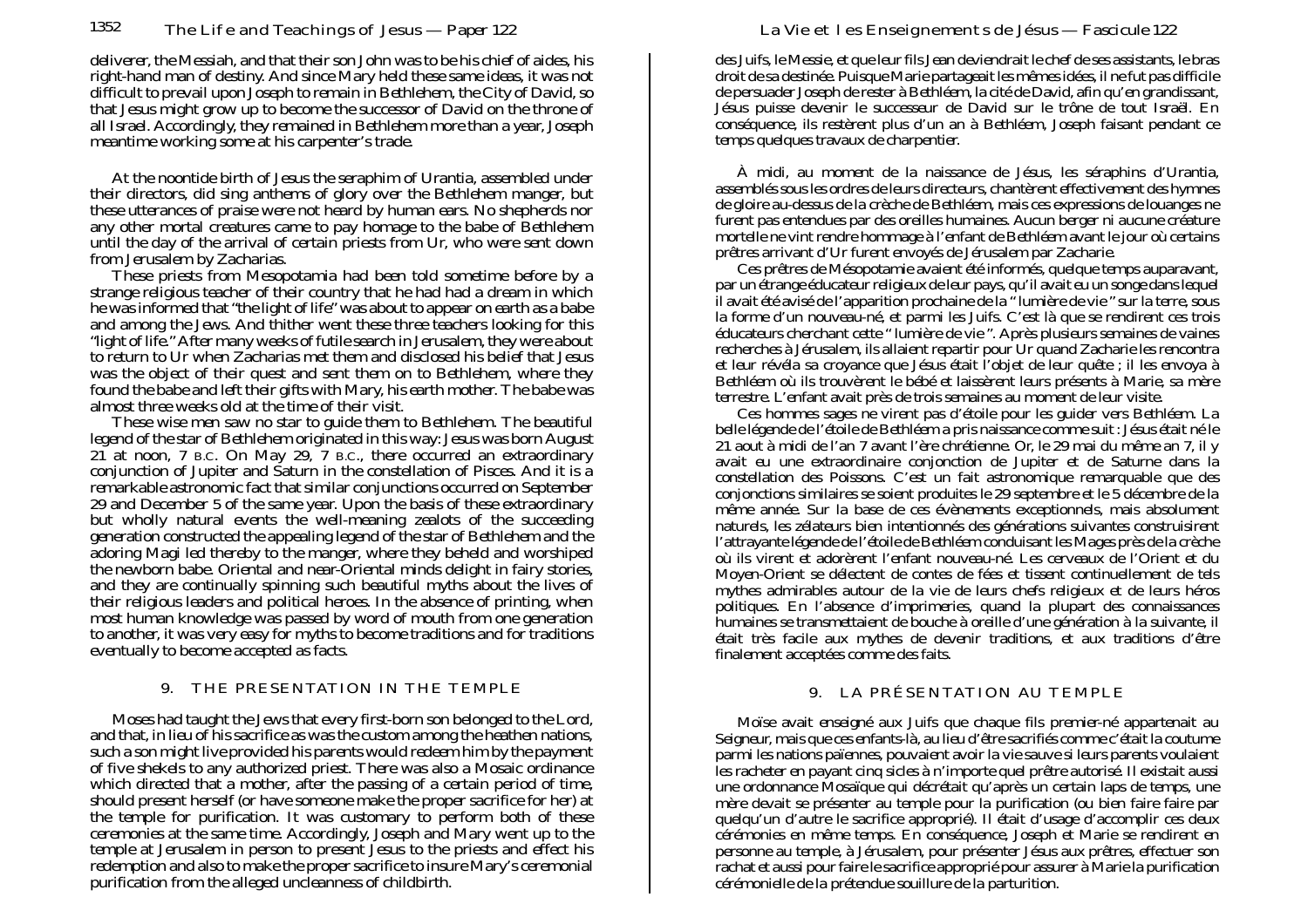There lingered constantly about the courts of the temple two remarkable characters, Simeon a singer and Anna a poetess. Simeon was a Judean, but Anna was a Galilean. This couple were frequently in each other's company, and both were intimates of the priest Zacharias, who had confided the secret of John and Jesus to them. Both Simeon and Anna longed for the coming of the Messiah, and their confidence in Zacharias led them to believe that Jesus was the expected deliverer of the Jewish people.

Zacharias knew the day Joseph and Mary were expected to appear at the temple with Jesus, and he had prearranged with Simeon and Anna to indicate, by the salute of his upraised hand, which one in the procession of first-born children was Jesus.

For this occasion Anna had written a poem which Simeon proceeded to sing, much to the astonishment of Joseph, Mary, and all who were assembled in the temple courts. And this was their hymn of the redemption of the firstborn son:

Blessed be the Lord, the God of Israel,

For he has visited us and wrought redemption for his people;

He has raised up a horn of salvation for all of us

In the house of his servant David.

Even as he spoke by the mouth of his holy prophets—

Salvation from our enemies and from the hand of all who hate us;

To show mercy to our fathers, and remember his holy covenant—

The oath which he swore to Abraham our father,

To grant us that we, being delivered out of the hand of our enemies, Should serve him without fear,

In holiness and righteousness before him all our days.

Yes, and you, child of promise, shall be called the prophet of the Most High;

For you shall go before the face of the Lord to establish his kingdom;

To give knowledge of salvation to his people

In the remission of their sins.

Rejoice in the tender mercy of our God because the dayspring from on high has now visited us

To shine upon those who sit in darkness and the shadow of death;

To guide our feet into ways of peace.

And now let your servant depart in peace, O Lord, according to your word, For my eyes have seen your salvation,

Which you have prepared before the face of all peoples;

A light for even the unveiling of the gentiles

And the glory of your people Israel.

On the way back to Bethlehem, Joseph and Mary were silent—confused and overawed. Mary was much disturbed by the farewell salutation of Anna, the aged poetess, and Joseph was not in harmony with this premature effort to make Jesus out to be the expected Messiah of the Jewish people.

# 10. HEROD ACTS

But the watchers for Herod were not inactive. When they reported to him the visit of the priests of Ur to Bethlehem, Herod summoned these Chaldeans to ap-

Deux personnages de caractère remarquable se promenaient constamment dans les cours du temple, Siméon, un chanteur, et Anne, une poétesse. Siméon était un Judéen, mais Anne était une Galiléenne. Les deux se tenaient fréquemment compagnie et étaient des intimes du prêtre Zacharie, qui leur avait confié le secret de Jean et de Jésus. Siméon et Anne désiraient tous deux ardemment la venue du Messie, et leur confiance en Zacharie les conduisit à croire que Jésus était le libérateur attendu par le peuple juif.

Zacharie savait quel jour Joseph et Marie devaient venir au temple avec Jésus, et il avait convenu d'avance avec Siméon et Anne qu'il lèverait la main en salut, au passage de la procession des premiers-nés, pour leur indiquer lequel était Jésus.

Pour cette occasion, Anne avait écrit un poème que Siméon se mit à chanter, au plus grand étonnement de Joseph, de Marie et de tous ceux qui étaient assemblés dans les cours du temple. Voici leur hymne célébrant le rachat du fils premier-né :

Béni soit le Seigneur, le Dieu d'Israël, Car il nous a visités, et il a racheté son peuple. Il a élevé une corne de salut pour chacun de nous Dans la maison de son serviteur David. Selon ce qu'il a dit par la bouche de ses saints prophètes— Il nous délivre de nos ennemis et de la main de tous ceux qui nous haïssent ; Il fait miséricorde à nos pères et se remémore sa sainte alliance— Le serment par lequel il jura à Abraham notre père Qu'il nous permettrait, après délivrance de la main de nos ennemis, de le servir sans frayeur, En sainteté et droiture devant lui tous les jours de notre vie. Oui, et toi, enfant de la promesse, tu seras appelé le prophète du Très Haut ; Car tu iras devant la face du Seigneur pour établir son royaume, Pour donner connaissance du salut à son peuple Dans la rémission de ses péchés. Réjouissez-vous dans la tendre miséricorde de notre Dieu, Parce que la source de lumière d'en haut nous a maintenant visités Pour éclairer ceux qui se tiennent dans les ténèbres et l'ombre de la mort, Pour guider nos pas dans les chemins de la paix. Et maintenant laisse ton serviteur partir en paix, O Seigneur, selon ta parole, Car mes yeux ont vu ton salut Que tu as préparé devant la face de tous les peuples, Une lumière pour éclairer même les Gentils Et la gloire de ton peuple Israël.

Sur le chemin du retour à Bethléem, Joseph et Marie furent silencieux troublés et submergés d'une crainte respectueuse. Marie était très troublée par le salut d'adieu d'Anne, la vieille poétesse, et Joseph n'était pas d'accord sur l'effort prématuré pour faire déjà de Jésus le Messie attendu du peuple juif.

# 10. HÉRODE AGIT

Les informateurs d'Hérode n'étaient pas inactifs. Quand ils lui rendirent compte de la visite des prêtres d'Ur à Bethléem, Hérode convoqua ces Chaldéens